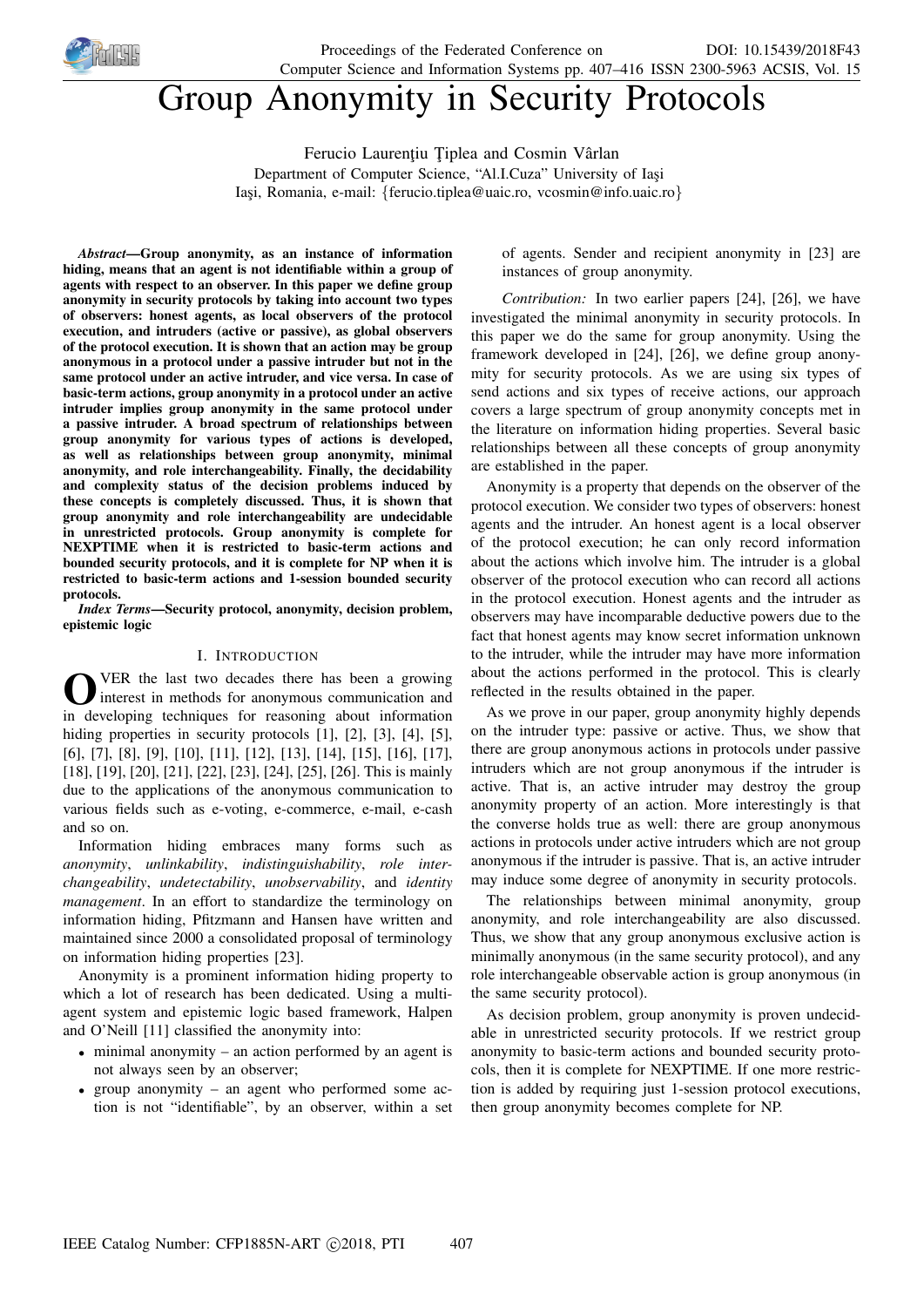*Related work:* The seminal work that marked the development of a formal study of anonymity-related properties is that of David Chaum [1], [2], [3] who proposed a method by which an agent can send a message to some other agent without revealing his identity. Since then, several formalisms for anonymity have been proposed. Thus, [4] proposes a formalization of anonymity in the CSP framework. [6] and [11] focus on anonymity in security protocols and multi-agent systems, respectively, by using an epistemic logic framework. These two papers have greatly influenced the research on anonymity based on an epistemic logic formalism [12], [15], [20], [24], [25], [26]. The roots of our paper can be traced back to these two papers too. While [6], [11] have just offered the basis for an epistemic logic based approach to anonymity, [24], [26] have proposed a rich inference system to reason about anonymity in security protocols. Moreover, based on this, many results on minimal anonymity, such as decidability and complexity results, have been developed in [24], [26]. Our paper continues along the same line, by offering a large spectrum of results on group anonymity in security protocols.

A rather different but very interesting approach to anonymity was proposed by Hughes and Shmatikov [8] by using *function views*. The *cryptographic protocol logic* (CPL) proposed in [27] came as an ambitious general framework for formalizing a very large class of security properties. While CPL seems very expressive, the model checking problem for it is undecidable and not too much about decidable fragments and proof systems for the core CPL is known.

*Structure of the paper:* The paper is organized into seven sections. The formal model we use in this paper for security protocols is recalled in Section 2. The group anonymity concepts studied in this paper are introduced in Section 3, while Section 4 presents basic properties of these concepts. Section 5 is dedicated to the study of the decidability status of the decision problems induced by our group anonymity concepts, while Section 6 discusses complexity issues. We conclude in Section 7.

Due to the space limitation, the proofs of the results were not included in the final version of the paper.

## II. MODELING SECURITY PROTOCOLS

The formalism used in this paper to model security protocols is precisely the one in [28], [29], [30], [24], [26]. Therefore, we will only recall its basic notations and terminology (for more details the reader is referred to the papers cited above).

A *security protocol signature* is a 3-tuple  $S = (A, K, N)$ consisting of a finite set A of *agent names* (or shortly, *agents*) and two at most countable sets  $K$  and  $N$  of *keys* and *nonces* (numbers once used), respectively. It is assumed that:

- $\mathcal A$  contains a special element denoted by  $I$  and called the *intruder*. All the other elements are called *honest agents* and Ho denotes their set;
- $K = \mathcal{K}_0 \cup \mathcal{K}_1$ , where  $\mathcal{K}_0$  is the set of *short-term keys* and  $\mathcal{K}_1$  is a finite set of *long-term keys*. The elements of  $\mathcal{K}_1$ are of the form  $K_A^e$  (A's public key), or  $K_A^d$  (A's private

key), or  $K_{AB}$  (shared key by A and B), where A and B are distinct agents;

- some honest agents  $A$  may be provided from the beginning with some *secret information*  $Secret_A \subseteq K_0 \cup N$ , not known to the intruder.  $Secret_A$  does not contain longterm keys because they will never be communicated by agents during the runs;
- the intruder is provided from the beginning with a set of nonces  $\mathcal{N}_I \subseteq \mathcal{N}$  and a set of short-term keys  $\mathcal{K}_{0,I} \subseteq$  $\mathcal{K}_0$ . It is assumed that no elements in  $\mathcal{N}_I \cup \mathcal{K}_{0,I}$  can be generated by honest agents.

The set of *basic terms* is  $\mathcal{T}_0 = \mathcal{A} \cup \mathcal{K} \cup \mathcal{N}$ . The set  $\mathcal{T}$ of *terms* is defined inductively: every basic term is a term; if  $t_1$  and  $t_2$  are terms, then  $(t_1, t_2)$  is a term (meaning concatenation of messages); if  $t$  is a term and  $K$  is a key, then  $\{t\}_K$  is a term (meaning t encrypted by K). We extend the construct  $(t_1, t_2)$  to  $(t_1, \ldots, t_n)$  as usual by letting  $(t_1, \ldots, t_n) = ((t_1, \ldots, t_{n-1}), t_n)$ , for all  $n > 3$ . Sometimes, parenthesis will be omitted. Given a term  $t$ ,  $Sub(t)$  is the set of all *sub-terms* of t (defined as usual). This notation is extended to sets of terms by union.

The length of a term is defined as usual, by taking into consideration that pairing and encryption are operations. Thus,  $|t| = 1$  for any  $t \in \mathcal{T}_0$ ,  $|(t_1, t_2)| = |t_1| + |t_2| + 1$ , for any terms  $t_1$  and  $t_2$ , and  $|\{t\}_K| = |t| + 2$ , for any term t and key K.

The *perfect encryption assumption* we adopt [31] states that a message encrypted with a key  $K$  can be decrypted only by an agent who knows the corresponding inverse  $K^{-1}$  of K, and the only way to compute  $\{t\}_K$  is by encrypting t with K.

There are two types of actions, send and receive. A *send action* is of the form  $A\&B : (M)t$ , and a *receive action* is of the form  $A?B: t$ . In both cases, A is assumed an honest agent who *performs the action*,  $A \neq B$ ,  $t \in \mathcal{T}$  is the *term of the action*, and  $M \subseteq Sub(t) \cap (N \cup K_0)$  is the *set of new terms of the action.*  $M(a)$  denotes M, if  $a = A'B : (M)t$ , and the empty set, if  $a = A$ ? $B : t$ ;  $t(a)$  stands for the term of a. When  $M = \emptyset$  we will simply write  $A \, B : t$ . For a sequence of actions  $w = a_1 \cdots a_l$  and an agent A, define the *restriction of* w *to* A, denoted  $w|_A$ , as being the sequence obtained from  $w$  by removing all actions not performed by  $A$ . The notations  $M(a)$  and  $t(a)$  are extended to sequences of actions by union.

A *security protocol* (or simply, *protocol*) is a triple  $P =$  $(S, \mathcal{C}, w)$ , where S is a security protocol signature, C is a subset of  $\mathcal{T}_0$ , called the set of *constants* of  $\mathcal{P}$ , and w is a nonempty sequence of actions, called the *body* of the protocol, such that no action in  $w$  contains the intruder. Constants are publicly known elements in the protocol that cannot be reinstantiated (as it will be explained below). As usual,  $C$  does not include private keys, elements in  $Secret_A$  for any honest agent A, or elements in  $\mathcal{N}_I$ ,  $\mathcal{K}_{0,I}$  and  $M(w)$ . Any non-empty sequence  $w|_A$ , where A is an agent, is called a *role* of the protocol. A role specifies the actions a participant should perform in a protocol, and the order of these actions.

An example of a security protocol is given in Figure 1. In this example, the server  $S$  wants to get an opinion from its clients regarding the network services provided by it (the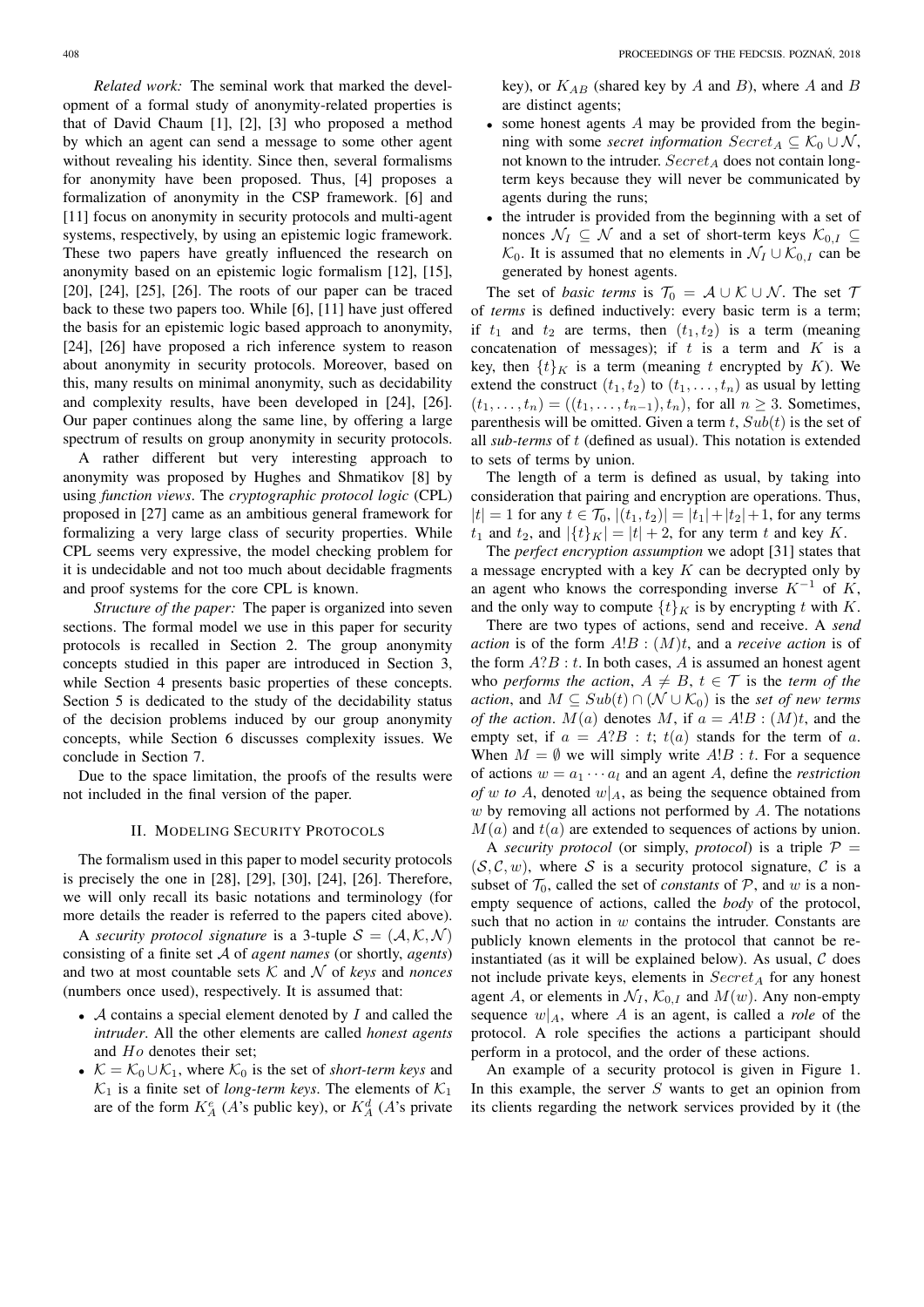clients are  $A$  and  $B$  in our example). Therefore,  $S$  generates a fresh short term key  $K$  and sends it to  $A$  and  $B$ . These agents compose some messages (their opinions)  $t$  and  $t'$  and send them, encrypted by  $K$ , to  $H$ . When  $H$  has collected all the messages (opinions), it forwards them to S.

| S!A              | $\cdot$ .            | $({K}){K,H}_{K_{SA}}$            |
|------------------|----------------------|----------------------------------|
| A ? S            | $\ddot{\phantom{0}}$ | ${K, H}_{K_{SA}}$                |
| S <sup>1</sup> B | $\ddot{\cdot}$       | ${K, H}_{K_{SB}}$                |
| $B$ ? $S$        | $\ddot{\phantom{0}}$ | ${K, H}_{K_{SB}}$                |
| A!H              | ÷                    | $\{\{t\}_K, S\}_{K_{AH}}$        |
| H ? A            | ÷                    | $\{\{t\}_K, S\}_{K_{AH}}$        |
| B!H              | ÷                    | $\{\{t'\}_K, S\}_{K_{BH}}$       |
| H?B              | ۰                    | $\{\{t'\}_K, S\}_{K_{BH}}$       |
| H!S              | ÷                    | $\{\{t\}_K, \{t'\}_K\}_{K_{SH}}$ |
| S?H              |                      | $\{\{t\}_K, \{t'\}_K\}_{K_{SH}}$ |
|                  |                      |                                  |

Fig. 1. A running example

Instantiations of a protocol are given by *substitutions*, which are functions  $\sigma$  that map agents to agents, nonces to arbitrary terms, short-term keys to short-term keys, and long-term keys to long-term keys. Moreover, for long-term keys,  $\sigma$  should satisfy  $\sigma(K_A^e) = K_{\sigma(A)}^e$ ,  $\sigma(K_A^d) = K_{\sigma(A)}^d$ , and  $\sigma(K_{AB}) =$  $K_{\sigma(A)\sigma(B)}$ , for any distinct agents A and B. Substitutions are homomorphically extended to terms, actions, and sequences of actions. A substitution σ is called *suitable for an action*  $a = AxB : y$  if  $\sigma(A)$  is an honest agent,  $\sigma(A) \neq \sigma(B)$ , and  $\sigma$  maps distinct nonces from  $M(a)$  into distinct nonces, distinct keys into distinct keys, and it has disjoint ranges for  $M(a)$  and  $Sub(t(a)) - M(a)$ ,  $\sigma$  is *suitable for a sequence of actions* if it is suitable for each action in the sequence, and  $\sigma$ is *suitable for a subset*  $C \subseteq \mathcal{T}_0$  if it is the identity on C.

An *event* of a protocol  $P = (S, C, w)$  is any triple  $e_i =$  $(u, \sigma, i)$ , where  $u = a_1 \cdots a_l$  is a role of  $P$ ,  $\sigma$  is a substitution suitable for u and C, and  $1 \leq i \leq l$ .  $\sigma(a_i)$  is the *action of the event*  $e_i$ . As usual,  $act(e_i)$   $(t(e_i), M(e_i))$  stands for the the action of  $e_i$  (term of  $e_i$ , set of new terms of  $e_i$ ). The *local precedence relation* on events is defined by  $(u, \sigma, i) \rightarrow$  $(u', \sigma', i')$  if and only if  $u' = u$ ,  $\sigma' = \sigma$ , and  $i' = i + 1$ , provided that  $i < |u|$ .  $\stackrel{+}{\rightarrow}$  is the transitive closure of  $\rightarrow$ . Given an event e, • e stands for the *set of all local predecessors of* e, i.e.,  $\bullet e = \{e' | e' \stackrel{+}{\rightarrow} e\}.$ 

Given X a set of terms,  $analz(X)$  stands for the least set which includes  $X$ , contains  $t_1$  and  $t_2$  whenever it contains  $(t_1, t_2)$ , and contains t whenever it contains  $\{\{t\}_K\}_{K^{-1}}$  or  $\{t\}_K$  and  $K^{-1}$ . By synth(X) we denote the least set which includes X, contains  $(t_1, t_2)$ , for any terms  $t_1, t_2 \in synth(X)$ , and contains  $\{t\}_K$ , for any term t and key K in synth(X). Moreover,  $\overline{X}$  stands for  $synth(analz(X))$ .

A *state* of a protocol P is an indexed set  $s = (s_A | A \in \mathcal{A})$ , where  $s_A$  is A's (local) state, for any agent A. The traditional approach to security protocols defines agent states as sets of messages (all messages sent and received by the agent during some computation). This approach is quite sufficient if one wants to reason about confidentiality [28], [29], [30]. However,

this is not enough to reason about anonymity properties, where more information about the actions performed by agents in the protocol are needed. One way to solve this is to add *facts* to agent states [6], [24], [26]. A fact is a sentence of the form  $P(t_1, \ldots, t_i)$ , where P is a predicate symbol and  $t_1, \ldots, t_i$  are message terms (facts beginning by the same predicate symbol P will also be called P*-facts*). Using the approach in [24], [26], we will use six classes of facts which are illustrated on the protocol in Figure 1:

- 1) sent-facts. Each agent  $X$  who sends a message  $t$  to some agent Y records a fact  $sent(X, t, Y)$ . For instance, when the first action of the protocol in Figure 1 will be performed, S records  $sent(S, {K, H}_{K_{SA}}, A);$
- 2) rec-facts. Two cases are to be considered here:
	- a) *passive intruder*. If an action  $X$ ?  $Y$  :  $t$  was performed by  $X$ , then  $X$  may safely record a fact  $rec(X, t, Y)$  because he knows that the message he received is from  $Y$ ;
	- b) *active intruder*. If an action  $X$  ?  $Y$  : t was performed by  $X$ , then  $X$  might not be sure whether  $t$ comes from  $Y$  or from the intruder. In such a case X records a fact  $rec(X, t, (Y, I))$  which tells him that  $t$  may be from  $Y$  or from  $I$ .

If the second action in the protocol in Figure 1 has been performed in some computation, and the intruder was active, then A records the fact  $rec(A, {K, H}_{K<sub>S-A</sub>}, (S, I));$ 

- 3) shared key-facts. In the first action of the protocol, the agent  $S$  generates a short-term key  $K$  and sends it to  $A$ . Therefore, K acts as a short term *shared key* between S and A. We use shared  $key(Z, X, Y, K)$  to mean that  $Z$  randomly generated a short term key  $K$  to be used by  $X$  and  $Y$  as a shared-key. In our protocol in Figure 1, shared\_key( $S, S, A, K$ ) is the fact to be recorded by A when the first action of the protocol is performed;
- 4) gen-facts. The message in the first action of the protocol in our running example is *generated by* S *for* A because it is encrypted by the long term shared key  $K_{SA}$ ; denote this by  $gen(S, {K, H}_{K<sub>SA</sub>}, A)$  and record it in S's state. Similarly, A will record the fact  $gen(A, {t}_{K}, S)$  in his state when fifth action of the protocol is performed;
- 5) auth-facts. A message t encrypted by  $X$ 's private key  $K_X^d$  is authenticated by X. The fact  $auth(X, (t, \{t\}_{K_X^d}))$  denotes this;
- 6) hop-facts. These are facts of the form  $hop(A, C, B, t)$ whose meaning is that  $B$  can only received  $t$  from  $A$ via  $C$  (examples of hope facts can be found in [26]).

According to our discussion above, an agent A state is a pair  $s_A = (s_{A,m}, s_{A,f})$ , where  $s_{A,m}$  is a set of messages and  $s_{A,f}$  is a set of facts. Intuitively,  $s_{A,m}$  represents the set of all messages the agent A sent or received in some computation from the initial state to the state  $s_A$ , and  $s_{A,f}$  represents the set of facts which give information about the actions the agent A performed in that computation.

The protocol computation rule in [28], [29], [30] has to be changed accordingly [24], [26]. Given two states  $s$  and  $s'$  and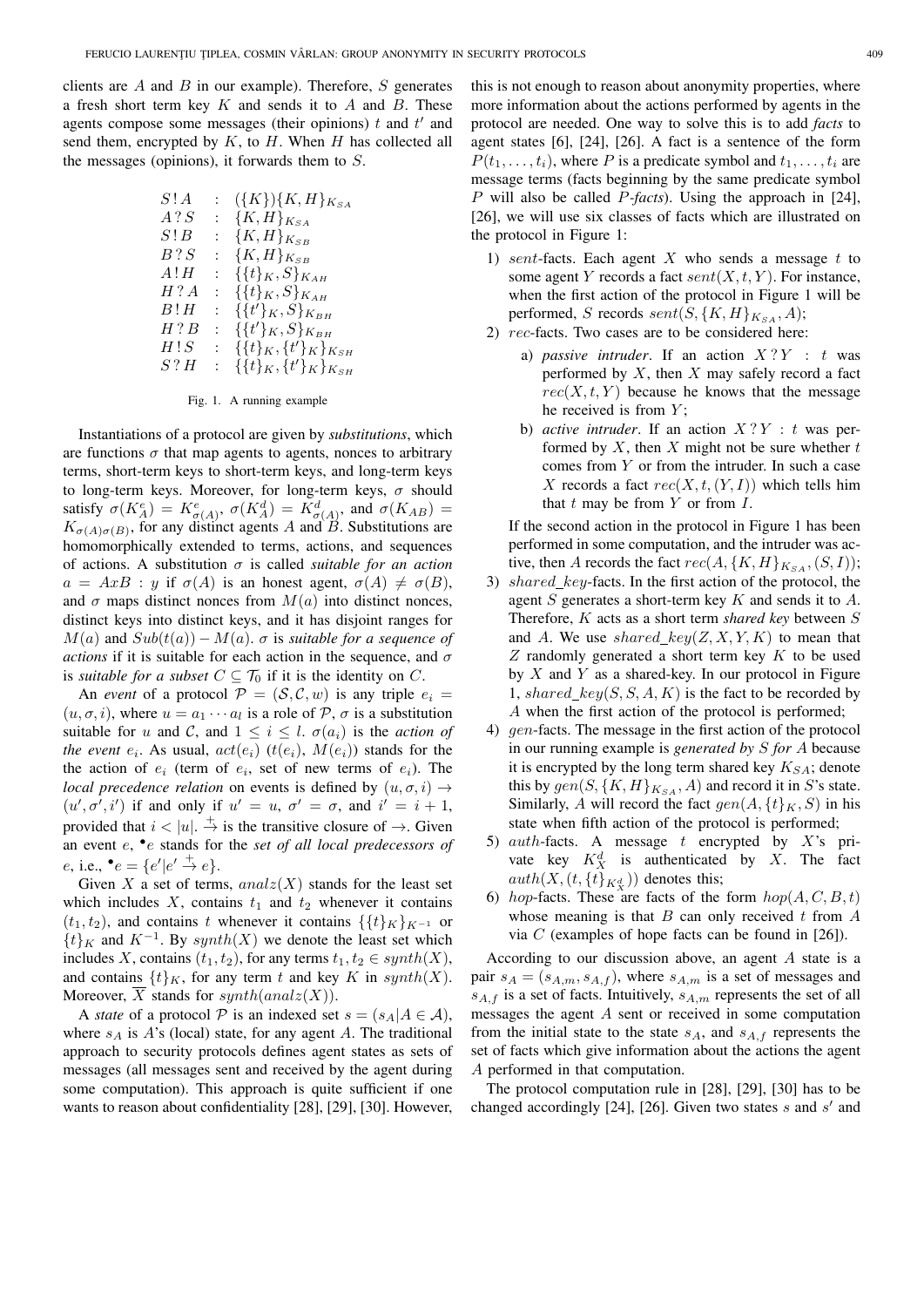- 1) if a is of the form  $A!B$  :  $(M)t$ , then:
	- a)  $t \in \overline{s_{A,m} \cup M}$  and  $M \cap Sub(s) = \emptyset$ ;
	- b)  $s'_{A,m} = s_{A,m} \cup M \cup \{t\}, s'_{I,m} = s_{I,m} \cup \{t\},$  and  $s'_{C,m} = s_{C,m}$  for any  $C \in \mathcal{A} - \{A, I\};$
	- c) the facts in  $s'$  are obtained as follows:
		- i) add  $sent(A, t, B)$  to  $s_{A,f}$  and  $s_{I,f}$ ;
		- ii) if some term  $t_1 = \{t'\}_{K_{AC}}$  or  $t_1 = \{t'\}_{K_C^e}$ or  $t_1 = \{t'\}_K$  has been built by A in order to build  $t$ , where  $K$  is a short-term shared key by  $A$  and some agent  $C$  and  $A$  owns this key, then add  $gen(A, t<sub>1</sub>, C)$  to  $s<sub>A,f</sub>$ ;
		- iii) if some term  $t_1 = (t', \{t'\}_{K_A^d})$  has been built by A in order to build t, then add  $auth(A, t_1)$ to  $s_{A,f}$ ;
		- iv) if some short-term key  $K$  has been generated by  $A$  to be used as a shared key by two agents  $C$  and  $D$ , and  $K$  is a part of  $t$ , then add shared\_key(A, C, D, K) to  $s_{A,f}$ ;
		- v)  $s'_{C,f} = s_{C,f}$ , for any  $C \in \mathcal{A} \{A, I\}$ ;
- 2) if a is of the form  $A?B : t$ , then:
	- a)  $t \in \overline{s_{I,m}}$ ;
	- b)  $s'_{A,m} = s_{A,m} \cup \{t\}$  and  $s'_{C,m} = s_{C,m}$ , for all  $C \in$  $\mathcal{A} - \{A\};$
	- c) the facts in  $s'$  are obtained as follows:
		- i) add  $rec(A, t, (B, I))$  to  $s_{A,f}$  and  $s_{I,f}$ ;
		- ii) if A received a key K as part of t and he knows that  $K$  was generated by some agent  $C$  to be shared by  $A$  with another agent  $D$ , then add shared\_key(C, A, D, K) to  $s_{A,f}$ ;
		- iii) if A received a message  $t'$  as part of  $t$ and he knows that this message comes from some agent  $C$  via another agent  $D$ , then add  $hop(C, D, A, t')$  to  $s_{A,f}$ ;
		- iv)  $s'_{C,f} = s_{C,f}$ , for any  $C \in \mathcal{A} \{A, I\}$ .

In the case of a passive intruder (2a) should be " $t \in \overline{s_{B,m}}$ " and (2ci) above should be "add  $rec(A, t, B)$  to  $s_{A,f}$  and  $s_{I,f}$ ". If we remove (1c) and (2c) from the computation rule above, we obtain the standard computation rule in [28], [29], [30].

At each point in the evolution of a protocol, each agent may derive new facts from the facts he owns at that point. The derivation process is guided by deduction rules. In order to present these rules we need first two basic concepts. A message t is called *decomposable* [24], [26] over an agent state  $s = (s_m, s_f)$  if  $t \in \mathcal{T}_0$ , or  $t = (t_1, t_2)$  for some messages  $t_1$  and  $t_2$ , or  $t = \{t'\}_K$  for some message  $t'$  and key K with  $K^{-1} \in \text{analz}(s_m)$ , or  $\text{gen}(A, t, B) \in s_f$  for some honest agents A and B (" $gen(A, t, B)$ " covers the case when A generates  $t$  for  $B$  by encrypting some message by  $B$ 's public key. A does not know B's corresponding private key but knows how he built  $t$  and, from this point of view, we may say that  $t$ is decomposable). The function  $trace(t, s)$  [24], [26], where t is a message and  $s = (s_m, s_f)$  is an agent state, is given by:

•  $trace(t, s) = \{t\}$ , if  $t \in \mathcal{T}_0$ ;

- trace(t, s) = {t} ∪ trace(t<sub>1</sub>, s) ∪ trace(t<sub>2</sub>, s), if t =  $(t_1, t_2)$  for some terms  $t_1$  and  $t_2$ ;
- $trace(t, s) = \{t\}$ , if t is not decomposable over s;
- $trace(t, s) = \{t\} \cup trace(t', s), \text{ if } t = \{t'\}_K \text{ is an }$ encrypted but decomposable message over s.

The deduction rules (Table I) we use are those from [24] with slight modifications [26] (a rule with one or two indexes specifies the current state where the rule should be applied; for instance,  $(RShR)_{A,C}$  means that the rule  $(RShR)$  should be applied in  $A$ 's or  $C$ 's current state. A rule with no indexes means that the rule can be applied in any state). We discuss just one of the rules in Table I, namely  $(RShR)$  (for a complete discussion about them, the reader is referred to [26]). According to this rule, if A received a message  $\{t\}_K$  encrypted by a short-term key distributed by  $C$  to him and to  $B$ , then surely  $B$  received the key from  $C$ .

Given a set  $M$  of messages and a set  $F$  of facts, denote by  $Analz(M, F)$  the set of all facts that can be inferred from F and M. If  $s = (s_m, s_f)$  is an agent state, then  $Analz(s)$ stands for  $Analz(s_m, s_f)$ .

# III. DEFINING ANONYMITY

Anonymity in a security protocol is a property that has to be defined w.r.t. an observer of the protocol execution. In our approach, the observer is either an honest agent (as in [11], [24], [26]) or the intruder (passive [6], [10], or active [24], [26]). Honest agents as observers are limited to observing some of the actions performed by the agents who interact with him, while passive intruders as observers are capable to observe the entire protocol execution. On the other side, honest agents may have more deductive power than passive intruders because they may know secret keys unknown to intruders. Therefore, from the anonymity point of view, honest agents and passive intruder as observers have incomparable powers.

While [6], [10] have considered only passive intruders as observers, in [24], [26] active intruders were taken into consideration too. This is because an action may be anonymous w.r.t. a passive intruder but not w.r.t. an active one, and viceversa (see [26] and Theorem 5 in this paper).

Observers draw conclusions about protocol executions by analyzing their current states. If two current states are "equivalent", then the conclusions should be equivalent. We formalize this as follows. Given a pair of agent states  $(s, s')$  define the binary relation  $\sim_{s,s'}$  on message terms by [24], [26]:

- $t \sim_{s,s'} t$ , for any  $t \in \mathcal{T}_0$ ;
- $t \sim_{s,s'} t'$ , for any term t undecomposable over s and any term  $t'$  undecomposable over  $s'$ ;
- $(t_1, t_2) \sim_{s, s'} (t'_1, t'_2)$ , for any terms  $t_1, t_2, t'_1$ , and  $t'_2$  with  $t_1 \sim_{s,s'} t'_1$  and  $t_2 \sim_{s,s'} t'_2$ ;
- $\{t\}_K \sim_{s,s'} \{t'\}_K$ , for any terms t and t' and any key K with  $t \sim_{s,s'} t'$  and  $K^{-1} \in analz(s_m) \cap analz(s'_m)$ .

Extend  $\sim_{s,s'}$  to facts by  $P(t_1,\ldots,t_i) \sim_{s,s'} P(t'_1,\ldots,t'_i)$  if  $t_j \sim_{s,s'} t'_j$  for any  $1 \leq j \leq i$ .

Two agent states  $s = (s_m, s_f)$  and  $s' = (s'_m, s'_f)$  are called *observationally equivalent* [24], [26], denoted  $s \sim s'$ , if: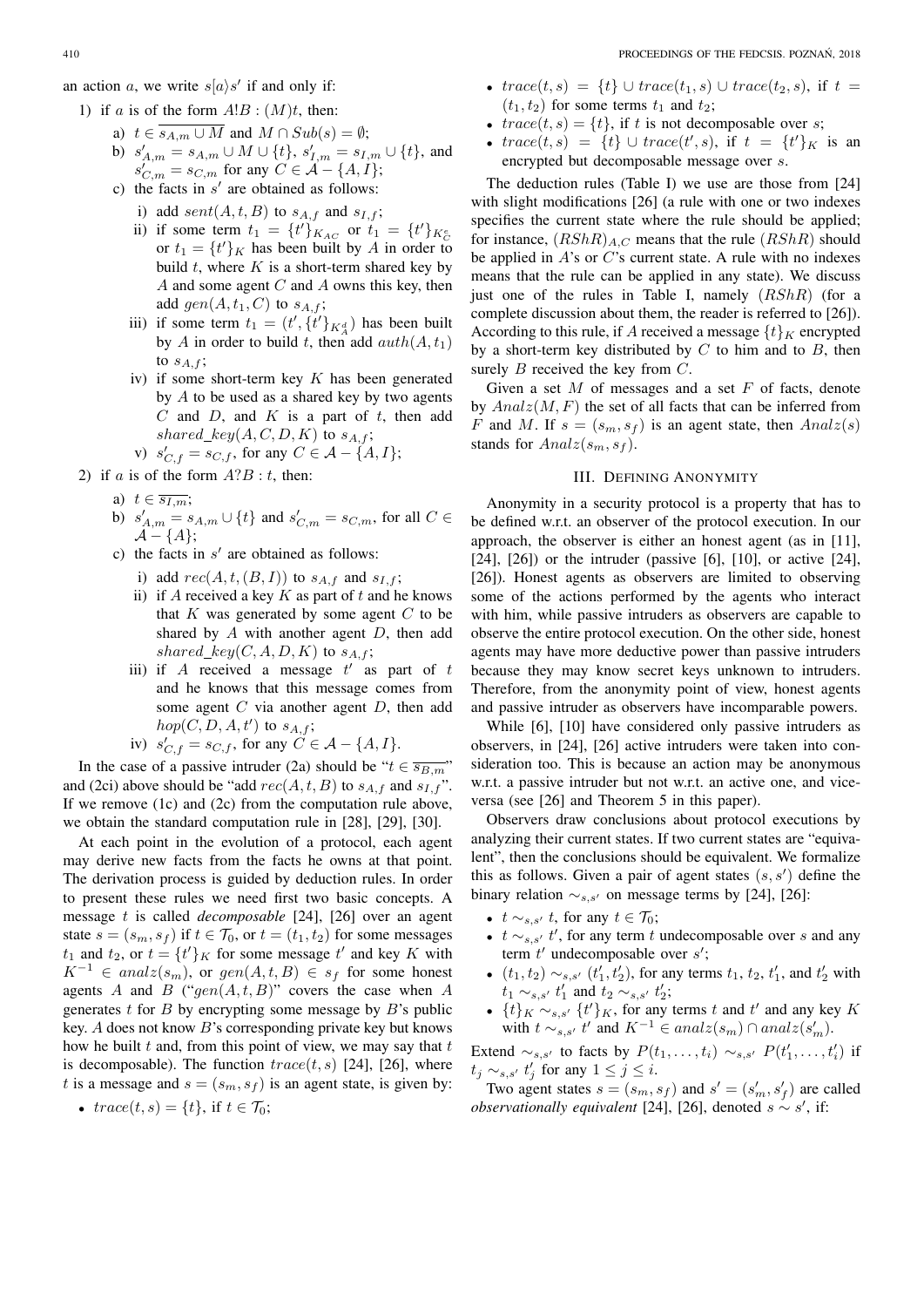| $(S1) \frac{sent(A, t, B)}{sent(A, t), sent(A, B), sent(t, B)}$                                     | $(R1) \frac{rec(A, t, x)}{rec(A, t). rec(A, x). rec(t, x)}$ $(RS) \frac{rec(A, t, B)}{sent(B + A)}$          |                                                                |  |  |  |
|-----------------------------------------------------------------------------------------------------|--------------------------------------------------------------------------------------------------------------|----------------------------------------------------------------|--|--|--|
| $(S2) \frac{sent(A, B)}{sent(A)}$                                                                   | $(R2) \frac{rec(A, x)}{rec(A)}$                                                                              | $(RGS)_{A} \frac{rec(A,t), gen(B,t,A)}{sent(B,t,A)}$           |  |  |  |
| $(S3) \frac{sent(A,t)}{sent(A), sent(t)}$                                                           | $(R3) \frac{rec(A,t)}{rec(A) rec(t)}$                                                                        | $(RAS) \frac{rec(t), \;auth(A, t)}{sent(A, t)}$                |  |  |  |
| $(S4) \frac{sent(t, B)}{sent(t)}$                                                                   | $(R4) \frac{rec(t, x)}{rec(t)}$                                                                              | $(SGS)_{A,B}$ $\frac{sent(A,t), gen(A,t,B)}{sent(A+B)}$        |  |  |  |
| $(S5) \frac{sent(A, t, B), t' \in trace(t, s)}{sent(A, t' - B)}$                                    | $(R5) \frac{rec(A, t, x), t' \in trace(t, s)}{rec(A + t' - x)}$                                              | $(RA) \frac{rec(t, \{t\}_{K_A^d})}{auth(A, (t, \{t\}_{K_d}))}$ |  |  |  |
| $(RG)_{A} \frac{rec(A, \{t\}_{K_{AB}}), \neg gen(A, \{t\}_{K_{AB}}, B)}{gen(B, \{t\}_{K_{AB}}, A)}$ | $(RG')_A \frac{rec(A, \{t\}_K), \; shared\_key(C, A, B, K), \; \neg gen(A, \{t\}_K, B)}{gen(B, \{t\}_K, A)}$ |                                                                |  |  |  |
| $(RGR)_{A,B} \ \frac{rec(A, t, (B, I)), gen(B, t, A)}{rec(A \ t \ B)}$                              | $(SGR)_{B,C}$ $\frac{sent(A, t, B), gen(C, t, B), hop(C, A, B, t)}{rec(A, t, C)}$                            |                                                                |  |  |  |
| $(RShR)_{A,C}\ \frac{rec(A,\{t\}_K),\ shared\_key(C,A,B,K),\ \ \neg gen(A,\{t\}_K,B)}{rec(B,K,C)}$  |                                                                                                              |                                                                |  |  |  |
|                                                                                                     |                                                                                                              |                                                                |  |  |  |

- $analz(s_m) \cap \mathcal{T}_0 = analz(s'_m) \cap \mathcal{T}_0;$
- $(\forall \varphi \in Analz(s))(\exists \varphi' \in Analz(s'))(\varphi \sim_{s,s'} \varphi');$
- $(\forall \varphi' \in Analz(s'))(\exists \varphi \in Analz(s))(\varphi' \sim_{s',s} \varphi).$

That is,  $s$  and  $s'$  are observationally equivalent if the agent can derive the same meaningful information from any of these two states. In other words, these two states are *indistinguishable*.

Two protocol states *s* and *s'* are *observationally equivalent w.r.t. an agent A*, denoted  $s \sim^A s'$ , if  $s_A \sim s'_A$ .

It was shown in [24], [26] that the observational equivalence on agent states is an equivalence relation decidable in  $O(f^4 l^4)$ time complexity, where  $f$  is the maximum number of facts and  $l$  is the maximum length of the messages in the states.

We use a fragment of the epistemic logic in [32], [11] to reason about anonymity. Its syntax is

$$
\varphi ::= p | \varphi \wedge \varphi | \neg \varphi | K_A \varphi
$$

where  $p$  ranges over a countable set  $\Phi$  of atomic propositions, A ranges over a non-empty finite set A of agent names, and  $\varphi$ in K<sub>A</sub> $\varphi$  does not contain any K operator. Denote by  $\mathcal{L}(\Phi, \mathcal{A})$ the set of all formulas defined as above. As usual we use  $P_A\varphi$ as an abbreviation for  $\neg K_A\neg\varphi$ .

Let P be a security protocol. The *truth value of a formula*  $\varphi \in \mathcal{L}(\Phi, \mathcal{A})$  *in*  $\mathcal P$  is defined as follows:

- $P \models \varphi$  iff  $(\mathcal{P}, s) \models \varphi$ , for any reachable state s in  $\mathcal{P}$ ;
- $(\mathcal{P}, s) \models p$  iff  $(\mathcal{P}, s_A) \models p$ , for some agent  $A \in \mathcal{A} \{I\};$
- $(\mathcal{P}, s) \models \neg \varphi$  iff  $(\mathcal{P}, s) \not\models \varphi;$
- $(\mathcal{P}, s) \models \varphi \land \psi$  iff  $(\mathcal{P}, s) \models \varphi$  and  $(\mathcal{P}, s) \models \psi$ ;
- $(\mathcal{P}, s) \models K_A \varphi$  iff  $(\mathcal{P}, s'_A) \models \varphi$ , for any reachable state s' with  $s' \sim^A s$ ;
- for any formula  $\varphi$  without K operators and any  $A \in \mathcal{A}$ ,  $(\mathcal{P}, s_A) \models \varphi$  is defined as follows:
	- if  $\varphi = p$  then  $(\mathcal{P}, s_A) \models \varphi$  iff  $p \in \text{Analz}(s_A);$
	- if  $\varphi = \varphi_1 \wedge \varphi_2$  then  $(\mathcal{P}, s_A) \models \varphi$  iff  $(\mathcal{P}, s_A) \models \varphi_1$ and  $(\mathcal{P}, s_A) \models \varphi_2;$

- if 
$$
\varphi = \neg \varphi_1
$$
 then  $(\mathcal{P}, s_A) \models \varphi$  iff  $(\mathcal{P}, s_A) \not\models \varphi_1$ .

We shall simply write  $s \models \varphi (s_A \models \varphi)$  instead of  $(\mathcal{P}, s) \models$  $\varphi$  ((P, s<sub>A</sub>)  $\models \varphi$ ), whenever P is understood from the context.

The formula  $K_A\varphi$  means "agent A knows  $\varphi$ ". It holds in a reachable state  $s$  if it holds in any reachable state that is observationally equivalent to s w.r.t. A.  $P_A\varphi$  means "agent A thinks that  $\varphi$  is possible". It holds in a state s if it holds in some reachable state observationally equivalent to s w.r.t. A.

Anonymity in security protocols will be defined for *actions*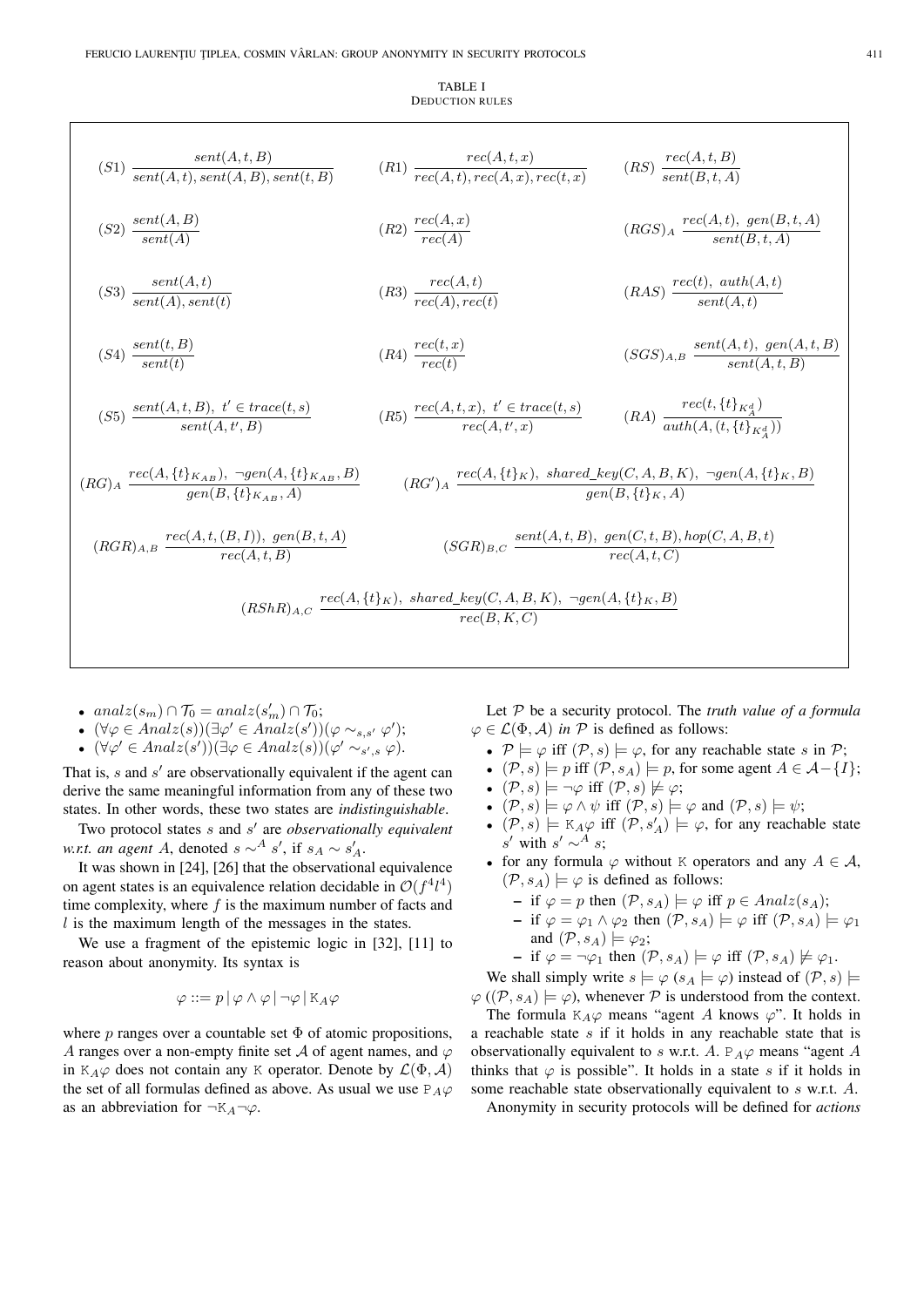performed by agents, w.r.t. some observer. By an *action* we will understand a sent-fact (also called sent*-action*), or a rec-fact that does not contain terms of the form  $(B, I)$  (also called rec*-action*). Therefore, the sent-actions are of the form  $sent(A, t, B)$ ,  $sent(A, t)$ ,  $sent(A, B)$ ,  $sent(A)$ ,  $sent(t)$ , or sent(t, B), while the rec-actions are of the form  $rec(A, t, B)$ ,  $rec(A, t), rec(A, B), rec(A), rec(t),$  or  $rec(t, B)$ . By act we will denote a generic action of the one of the forms above.

Each action, except for  $sent(t)$ ,  $sent(t, B)$ ,  $rec(t)$ , and  $rec(t, B)$ , is performed by exactly one agent, namely, the first argument of the corresponding sent- or rec-fact. These actions are also called *mono-agent actions*. The actions sent(t), sent(t, B),  $rec(t)$ , and  $rec(t, B)$  may be performed by more than one agent; they will be called *multi-agent actions*. If act is a mono-agent action performed by some agent A, then we also write  $act(A)$  just to specify the agent who performs the action. If act is a multi-agent action, such as  $sent(t, B)$ ,  $rec(t)$ , or  $rec(t, B)$ , we also write  $act(t)$  just to specify the message term involved in the action.

*Definition 1:* Let  $P$  be a security protocol,  $G$  a nonempty set of agents,  $T$  a finite set of message terms, and  $X$  an observer (agent) not in  $G$ .

- 1) A mono-agent action  $act(A)$  of  $P$  is *anonymous within* G *w.r.t.* X if  $P \models \psi(\text{act}(A), G, X)$ , where  $\psi(\text{act}(A), G, X) = (\mathbb{P}_X \text{act}(A) \Rightarrow \bigwedge_{C \in G} \mathbb{P}_X \text{act}(C)).$
- 2) A multi-agent action  $act(t)$  of  $\overline{P}$  is *anonymous within T w.r.t. X* if  $P \models \psi(\text{act}(t), T, X)$ , where  $\psi(\text{act}(t), T, X) = (\mathbb{P}_X \text{act}(t) \Rightarrow \bigwedge_{t' \in T} \mathbb{P}_X \text{act}(t')).$
- 3) An action  $sent(A, t)$  is *role interchangeable* within  $G \times$  $T$  w.r.t.  $X$  if the following property holds:

$$
\mathcal{P} \models \text{P}_{X}sent(A, t) \Rightarrow \bigwedge_{C \in G, t' \in T} (\text{P}_{X}sent(C, t') \Rightarrow \text{P}_{X} (sent(A, t') \land sent(C, t))).
$$

A few explanations about these concepts are in order:

- Anonymity of  $act(A)$  within G w.r.t. X in P means that, whenever X thinks that  $act(A)$  is possible at some state s then, for any  $C \in G$ , X thinks that  $act(C)$  is possible at some state  $s'$  observationally equivalent to  $s$ .
- Role interchangeability simply means that, from the observer's point of view, two actions may be interchanged between two distinct agents.

Sender (receiver) anonymity within a set of senders (receivers), as defined in [23], is a special case of anonymity of a mono-agent sent-action (rec-action) within a set of agents.

The anonymity concepts introduced in Definition  $1(1)(2)$ are also called *group anonymity* concepts, and the sets G and T in these definitions are called *anonymity sets*. Thus, group anonymity says that the agent who performs an action or the message which purports an action is not identifiable within a set (group) of agents or messages, respectively.

We want to emphasize that the anonymity of an action which contains messages, such as  $sent(A, t)$ , should not be confused with the secrecy of t. The anonymity of  $sent(A, t)$  within G w.r.t. X means that X is not sure whether A sent the message  $t$  because he was able to deduce that any member of  $G$  sent at

some point in the protocol the message  $t$  (although  $X$  might knew the message  $t$ ).

*Example 2:* Figure 2 presents a sequence of inferences in the state s of the protocol in Figure 1, obtained by playing all actions of the protocol (the right hand side column indicates the inference process). It is not difficult to see that:

| 1.  | $shared\_key(S, S, A, K)$                        | $\in s_S$            |
|-----|--------------------------------------------------|----------------------|
| 2.  | $shared\_key(S, S, B, K)$                        | $\in s_S$            |
| 3.  | $rec(S, \{\{t\}_K, \{t'\}_K\}_{K_{SH}}, (H, I))$ | $\in s_S$            |
| 4.  | $rec(S, \{\{t\}_K, \{t'\}_K\}_{K_{SH}})$         | 3, R1                |
| 5.  | $rec(S, \{t\}_K)$                                | 4, R5                |
| 6.  | $rec(S, \{t'\}_K)$                               | 4, R5                |
| 7.  | $\neg gen(S, \{t\}_K, A)$                        | $\in s_S$            |
| 8.  | $\neg gen(S, \{t\}_K, B)$                        | $\in s_S$            |
| 9.  | $\neg gen(S, \{t'\}_K, A)$                       | $\in s_S$            |
| 10. | $\neg gen(S, \{t'\}_K, B)$                       | $\in s_S$            |
| 11. | $gen(A, \{t\}_K, S)$                             | $5, 1, 7, (RG')_S$   |
| 12. | $gen(B, \{t\}_K, S)$                             | $5, 2, 8, (RG')_S$   |
| 13. | $gen(A, \{t'\}_K, S)$                            | $6, 1, 9, (RG')_S$   |
| 14. | $gen(B, \{t'\} _K, S)$                           | $(6, 2, 10, (RG')_S$ |
| 15. | $sent(A, \{t\}_K, S)$                            | $5, 11, (RGS)_{S}$   |
| 16. | $sent(B, \{t\}_K, S)$                            | $5, 12, (RGS)_{S}$   |
| 17. | $sent(A, \{t'\}_K, S)$                           | $6, 13, (RGS)_{S}$   |
| 18. | $sent(B, \{t'\}_K, S)$                           | $6, 14, (RGS)_S$     |

Fig. 2. Examples of inferences by the rules in Table I

- sent $(A, t)$  is anonymous within  $\{A, B\}$  w.r.t. S (that is,  $S$  cannot clearly identify whether  $A$  or  $B$  sent  $t$ );
- sent $(A, t)$  is anonymous within  $\{t, t'\}$  w.r.t. S (that is, S cannot clearly identify whether  $A$  sent  $t$  or  $t'$ );
- sent $(A, t)$  is role interchangeable within  $\{A, B\} \times \{t, t'\}$ w.r.t.  $S$  (that is, from  $S$ 's point of view,  $A$  could have send  $t$  and  $B$  could have send  $t'$ , or vice versa).

### IV. RELATING ANONYMITY CONCEPTS

#### *A. Basic properties of group anonymity*

An action act of a security protocol is called a *basicterm action* if all terms in the action are basic terms. For instance,  $sent(A, N_A, B)$ , where  $N_A$  is a nonce, is a basicterm action, whereas the action  $sent(A, \{N_A\}_K, B)$  is not. From definitions we obtain:

*Lemma 3: For any basic-term action* act*, any agent* X*, and any protocol states* s *and* s ′ *, the following property holds: if*  $s' \sim^X s$  *then*  $s'_X$   $\models$  *act if and only if*  $s_X \models act$ *.* 

*Proposition 4:* A basic-term action  $act(x)$  is anonymous within a group G of basic terms w.r.t. X in a protocol  $P$  if and only if, for any reachable state s in  $P$ ,  $s_X \models act(x)$ implies  $(\forall y \in G)(s_X \models act(y)).$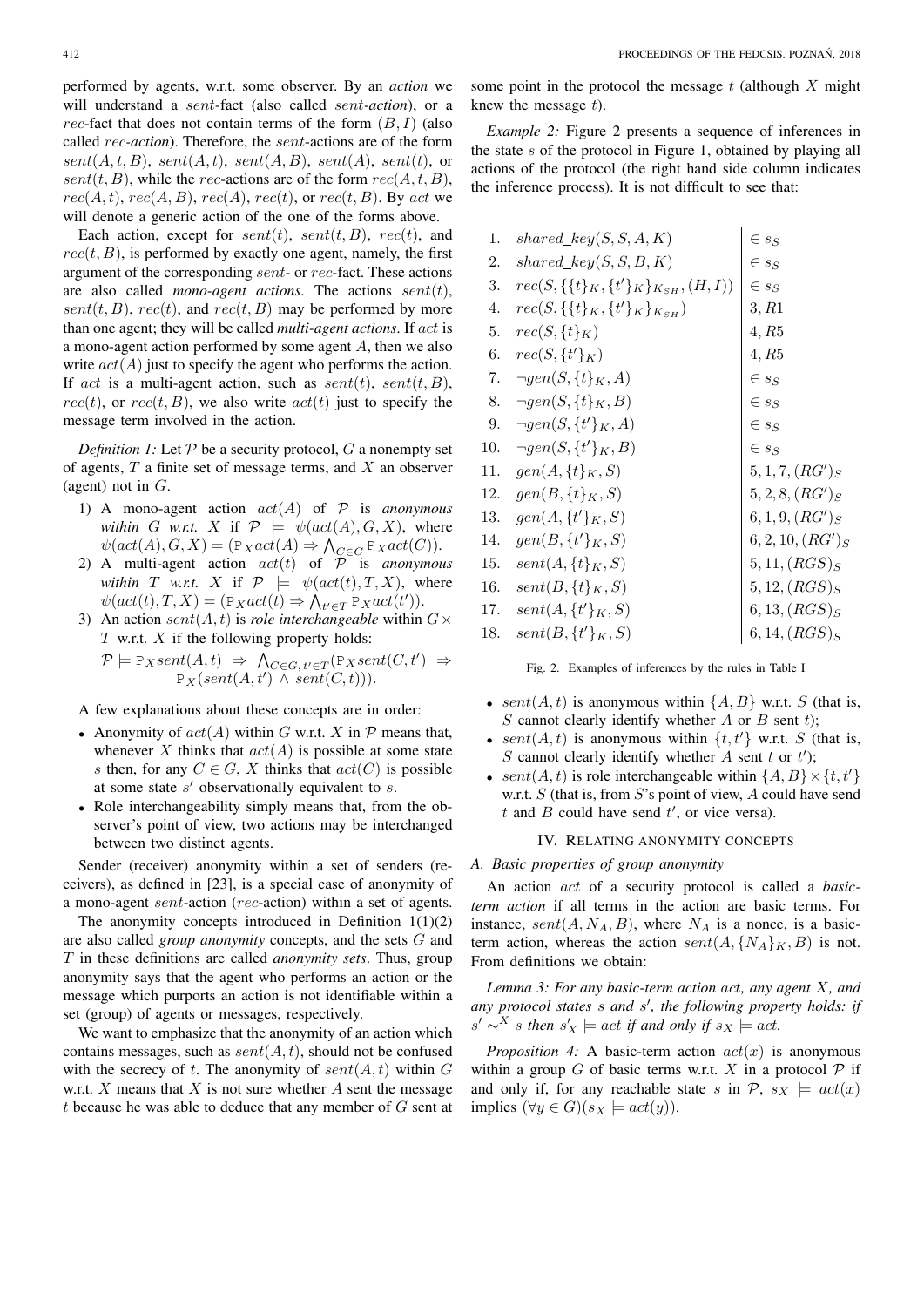**Proof.** Assume that  $act(x)$  is anonymous within a group G w.r.t. X in  $P$ , and let s be a reachable state in  $P$  such that  $s_X \models act(x).$ 

The anonymity of  $act(x)$  within G leads to the fact that for any  $y \in G$  there exists a reachable state s', observationally equivalent to s w.r.t. X, such that  $s'_X \models act(y)$ . Lemma 3 leads then to  $s_X \models act(y)$ . As a conclusion, we obtain

$$
s_X \models act(x) \Rightarrow (\forall y \in G)(s_X \models act(y))
$$

The converse is obtained in a similar way.

Anonymity highly depends on the intruder type, passive or active. This is shown by Theorem 5 below: there are group anonymous actions in protocols under passive intruders which are not group anonymous if the intruder is active, and vice versa, there are group anonymous actions in protocols under active intruders which are not group anonymous if the intruder is passive.

*Theorem 5:*

- 1) There are protocols  $P$ , actions  $act(x)$ , groups G of agents or message terms, and observers  $X$  such that  $act(x)$  is anonymous within G w.r.t. X in P under a passive intruder, but  $act(x)$  is not anonymous within G w.r.t.  $X$  in  $P$  under an active intruder.
- 2) There are protocols  $P$ , actions  $act(x)$ , groups G of agents or message terms, and observers  $X$  such that  $act(x)$  is anonymous within G w.r.t. X in P under an active intruder, but  $act(x)$  is not anonymous within G w.r.t.  $X$  in  $P$  under a passive intruder.
- 3) For any protocol  $P$ , basic-term action  $act(x)$ , group G of agents or basic terms, and observer X, if  $act(x)$ is anonymous within  $G$  w.r.t.  $X$  in  $P$  under an active intruder, then  $act(x)$  is anonymous within G w.r.t. X in  $P$  under a passive intruder.

The following results relate the group anonymity concepts for various actions.

*Theorem 6:* Let  $P$  be a security protocol with the property that for any agents  $A, X \in \mathcal{A} - \{I\}$ , any message t, and any reachable state s, if  $s_X \models (rec(t) \land \text{auth}(A, t))$  then there exists  $B \in \mathcal{A} - \{A, I\}$  such that  $s_X \models sent(A, t, B)$ . Then, the following properties hold in  $P(G)$  is a set of agents,  $T$  is a set of messages, and  $X$  is an observer):

- 1) If  $\bigwedge_{B \in \mathcal{A} \{A, I\}} \psi(\operatorname{sent}(A, t, B), G, X)$  holds in  $\mathcal{P}$ , then  $\psi(\text{sent}(A, t), G, X)$  holds in  $\mathcal{P}$ ;
- 2) If  $\bigwedge_{t \in \mathcal{T}} \psi(\text{sent}(A, t, B), G, X)$  holds in  $\mathcal{P}$ , then  $\psi(\text{sent}(A, B), G, X)$  holds in  $P$ ;
- 3) If  $\bigwedge_{B \in \mathcal{A} \{A, I\}} \psi(\operatorname{sent}(A, B), G, X)$  holds in  $\mathcal{P}$ , then  $\psi(\text{sent}(A), G, X)$  holds in  $P$ ;
- 4) If  $\bigwedge_{t \in \mathcal{T}} \psi(\operatorname{sent}(A, t), G, X)$  holds in  $\mathcal{P}$ , then  $\psi(\text{sent}(A), G, X)$  holds in  $P$ ;
- 5) If  $\bigwedge_{B \in \mathcal{A} \{I\}} \psi(\operatorname{sent}(t, B), T, X)$  holds in  $\mathcal{P}$ , then  $\psi(\text{sent}(t), \hat{T}, X)$  holds in  $\mathcal{P}$ .

The hypothesis in Theorem 6 is quite natural: if an agent  $X$  receives a message authenticated by some agent  $A$ , then he draw the conclusion that A sent that message to some other agent B.

Figure 3 pictorially represents the implications in Theorem 6. Moreover, it is not difficult to find examples of protocols

$$
\psi(\operatorname{sent}(A, B), G, X)
$$
\n
$$
\begin{array}{ccc}\n\psi(\operatorname{sent}(A, B), G, X) & \psi(\operatorname{sent}(A), G, X) \\
\downarrow \downarrow & \downarrow \downarrow \\
\psi(\operatorname{sent}(A, t), G, X) & \psi(\operatorname{sent}(A), G, X) \\
\downarrow & \downarrow \downarrow \\
\psi(\operatorname{sent}(t, B), T, X) \xrightarrow{\forall B} & \psi(\operatorname{sent}(t), T, X)\n\end{array}
$$

Fig. 3. Relationships between group anonymity concepts

where  $\psi(\text{sent}(A, B), G, X)$  holds but  $\psi(\text{sent}(A, t), G, X)$ does not hold, and vice versa. That is,  $\psi(\text{sent}(A, B), G, X)$ and  $\psi(\text{sent}(A, t), G, X)$  are incomparable.

Under the *sender identifiability restriction*, Theorem 6 holds for rec-actions too.

*Definition 7:* Let  $P$  be a security protocol. An action  $rec(A, t)$  ( $rec(A)$ ,  $rec(t)$ , resp.) is *sender identifiable* if, for any X and reachable state s of P with  $s_X = rec(A, t)$  $(s_X \models rec(A), s_X \models rec(t),$  resp.) there exists B such that  $s_X \models rec(A, t, B)$   $(s_X \models rec(A, B), s_X \models rec(t, B),$  resp.).

It is obvious that  $rec(A, t)$ ,  $rec(A)$ , and  $rec(t)$  are all sender identifiable in any protocol  $P$  under a passive intruder. Similar to Theorem 6 we obtain the following result.

*Theorem 8:* The following properties hold in any security protocol  $P(G)$  is a set of agents, T is a set of messages, and  $X$  is an observer but not  $I$ ):

- 1) If  $\bigwedge_{B \in \mathcal{A} \{A, I\}} \psi(rec(A, t, B), G, X)$  holds in  $\mathcal P$  and  $rec(A, t)$  is sender identifiable, then  $\psi(rec(A, t), G, X)$ holds in  $P$ :
- 2) If  $P \models \bigwedge_{t \in \mathcal{T}} \psi(rec(A, t, B), G, X)$  holds in  $P$ , then  $\psi(rec(A, B), G, X)$  holds in  $P$ ;
- 3) If  $\bigwedge_{B \in \mathcal{A} \{A, I\}} \psi(rec(A, B), G, X)$  holds in  $\mathcal P$  and  $rec(A)$  is sender identifiable, then  $\psi(rec(A), G, X)$ holds in P;
- 4) If  $\bigwedge_{t \in \mathcal{T}} \psi(rec(A, t), G, X)$  holds in  $\mathcal{P}$  and  $rec(A)$  is sender identifiable, then  $\psi(rec(A), G, X)$  holds in  $P$ ;
- 5) If  $\bigwedge_{B \in \mathcal{A} \{I\}} \psi(rec(t, B), T, X)$  holds in  $\mathcal{P}$  and  $rec(t)$ is sender identifiable, then  $\psi(rec(t), T, X)$  holds in  $\mathcal{P}$ .

# *B. Minimal and group anonymity*

An action *act* of a protocol  $P$  is *minimally anonymous w.r.t.* X [24], [26] if  $\mathcal{P} \models (act \Rightarrow \neg K_X act)$ . Using a multi-agent framework, it has been shown [11] that any *exclusive action* which is anonymous within a group of agents is also minimally anonymous (w.r.t. the same observer). The exclusiveness of an action means that no two different agents can perform the action. This result holds in our framework too.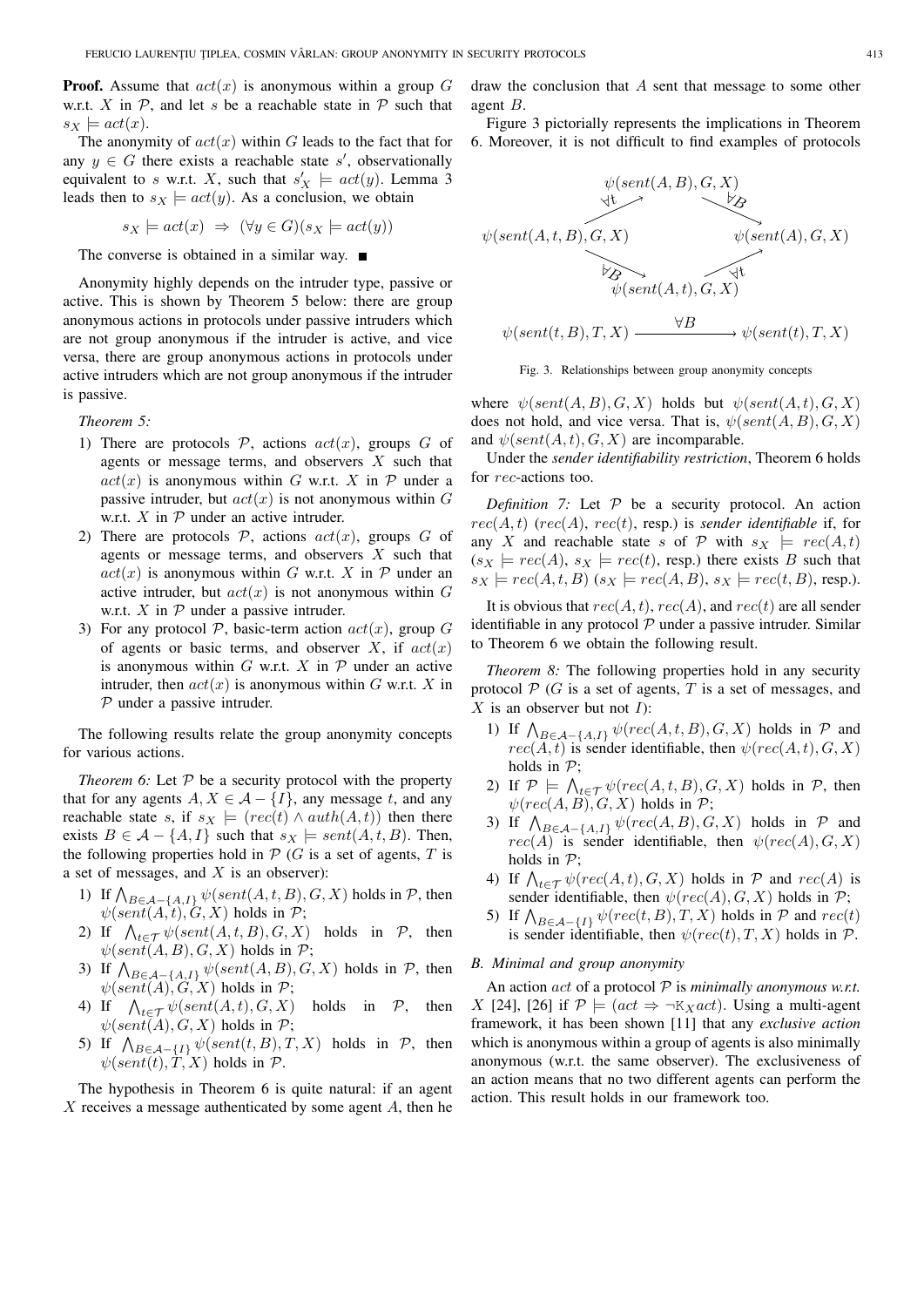*Definition 9:* Let  $P$  be a security protocol and A an honest agent. An action act(A) performed by A is *locally exclusive* if  $s_B \models \neg (act(A) \land act(A'))$ , for any reachable state s of P, any honest agent B, and any honest agent  $A' \neq A$ .

*Proposition 10:* If a locally exclusive action  $act(A)$  of a security protocol  $P$  is anonymous within  $G$  w.r.t. an honest agent H and  $|G| > 3$ , then  $act(A)$  is minimally anonymous w.r.t. H.

If the agent  $H$  in Proposition 10 is replaced by the intruder, then Proposition 10 might not hold. This is because if an action  $act(A)$  is in some state of H, then the action still may be anonymous within some set  $G$  w.r.t.  $H$ , but it is definitely not minimally anonymous w.r.t. H.

If the local exclusiveness of an action fails to hold, then the conclusion of Proposition 10 may fail too.

### *C. Role interchangeability and group anonymity*

As it was remarked in [12], [20] using a multi-agent framework, role interchangeability implies group anonymity, under certain conditions. We recall this result here in our security protocol framework.

*Definition 11:* Let P be a security protocol,  $G \subseteq \mathcal{A} - \{I\}$ a set of agents, and  $T \subseteq \mathcal{T}$  a finite set of message terms, and X an observer. We say that an action  $sent(A, t)$  is  $(G \times T)$ *observable w.r.t.* X if the following property holds

$$
s_X \models (sent(A, t) \Rightarrow \bigwedge_{C \in G} \bigvee_{t' \in T} sent(C, t'))
$$

for any reachable state s in  $\mathcal{P}$ .

One can easily prove now the following result:

*Proposition 12:* Let P be a security protocol,  $G \subseteq A \{I\}$  a set of agents,  $T \subset \mathcal{T}$  a finite set of message terms, and X an observer. If X is not in G and  $sent(A, t)$  is role interchangeable within  $G \times T$  and  $(G \times T)$ -observable w.r.t. X, then  $sent(A, t)$  is anonymous within G w.r.t. X.

Role interchangeability can similarly be formulated for actions like  $sent(A, B)$ ,  $rec(A, t)$ , or  $rec(A, B)$ .

### V. DECIDING GROUP ANONYMITY

In this section we establish several undecidability results for the anonymity concepts defined so far. The proofs are based on the undecidability of the halting problem for counter machines and various reduction techniques.

Each action has a *type* which is a tuple. For instance,  $sent(A, t, B)$  has type  $(s, a, m, a)$  and  $rec(A, t)$  has type  $(r, a, m)$ , where s stands for "sent", r stands for "rec", a for "agent", and  $m$  for "message".

Each action type  $\tau$  induces two decision problems:

1) the *group anonymity problem for type* τ *actions w.r.t. an honest agent*, abbreviated  $GAP(\tau)$ , which is the problem to decide, given a security protocol  $P$ , a type  $\tau$  action *act*, a non-empty set G of honest agents or messages, and an honest agent  $H$  not in  $G$ , whether  $act$ is anonymous within G w.r.t. H in  $\mathcal{P}$ ;

2) the *group anonymity problem for type* τ *actions w.r.t. the intruder*, abbreviated  $GAP<sub>I</sub>(\tau)$ , which is the problem to decide, given a security protocol  $P$ , a type  $\tau$  action act, a non-empty set  $G$  of honest agents or messages, whether  $act$  is anonymous within  $G$  w.r.t. the intruder.

Now, we can prove the following theorem.

#### *Theorem 13:*

- 1)  $GAP(\tau)$  is undecidable in unrestricted security proto*cols, for any action type* τ.
- 2)  $GAP<sub>I</sub>(\tau)$  *is undecidable in unrestricted protocols, for any* sent*-action type* τ *.*

In Section IV-B it has been shown that group anonymity implies minimal anonymity in case of exclusive actions. However, exclusiveness is undecidable.

*Theorem 14: Local exclusiveness problems is undecidable in unrestricted security protocol.*

Role interchangeability is an undecidable problem too. It is the problem to decide, given a security protocol  $P$ , an action sent(A, t), a group  $G \subseteq \mathcal{A} - \{I\}$  of agents, a finite set  $T \subseteq \mathcal{T}$  of message terms, and an honest observer H, whether sent(A, t) is role interchangeable within  $G \times T$  w.r.t. H.

*Theorem 15: Role interchangeability is undecidable in unrestricted security protocols.*

#### VI. COMPLEXITY OF GROUP ANONYMITY

The group anonymity problem is undecidable in unrestricted security protocols. Clearly, if we focus on bounded security protocols then group anonymity is decidable. In this section we study the complexity of this problem. Recall first a few concepts regarding bounded protocols [30].

Let  $\mathcal{P} = (\mathcal{S}, \mathcal{C}, w)$  be a security protocol,  $T \subseteq \mathcal{T}_0$  a finite set, and  $k \geq 1$ . A  $(T, k)$ -run of P is any run with the property that all terms in the run are built up upon  $T$  and all messages communicated in the course of the run have length at most k. When for  $P$  only  $(T, k)$ -runs are considered we say that it is a *protocol under*  $(T, k)$ -runs or a  $(T, k)$ -bounded protocol, and denote this by  $(\mathcal{P}, T, k)$ . A *bounded protocol* is a  $(T, k)$ bounded protocol, for some finite set  $T \subseteq \mathcal{T}_0$  and  $k \geq 1$ .

A *1-session*  $(T, k)$ -run of  $P$  is any  $(T, k)$ -run of  $P$  obtained by applying each role at most once (not necessarily in its entirety), under the same substitution (i.e., all its events are defined by using the same substitution). Therefore, any 1 session  $(T, k)$ -run has length at most |w|. When for the protocol  $P$  only 1-session  $(T, k)$ -runs are considered we say that it is a *1-session* (T, k)*-bounded protocol*. A *1-session bounded protocol* is a 1-session  $(T, k)$ -bounded protocol, for some finite set  $T \subseteq \mathcal{T}_0$  and  $k \geq 1$ .

In [30] it has been shown that the number of distinct events in a  $(T, k)$ -run of a protocol  $P$  is exponential in  $poly(size(\mathcal{P}))$ , where  $size(\mathcal{P}) = |w| + k \log |T|$  and poly is a polynomial. For 1-session  $(T, k)$ -runs, the number of events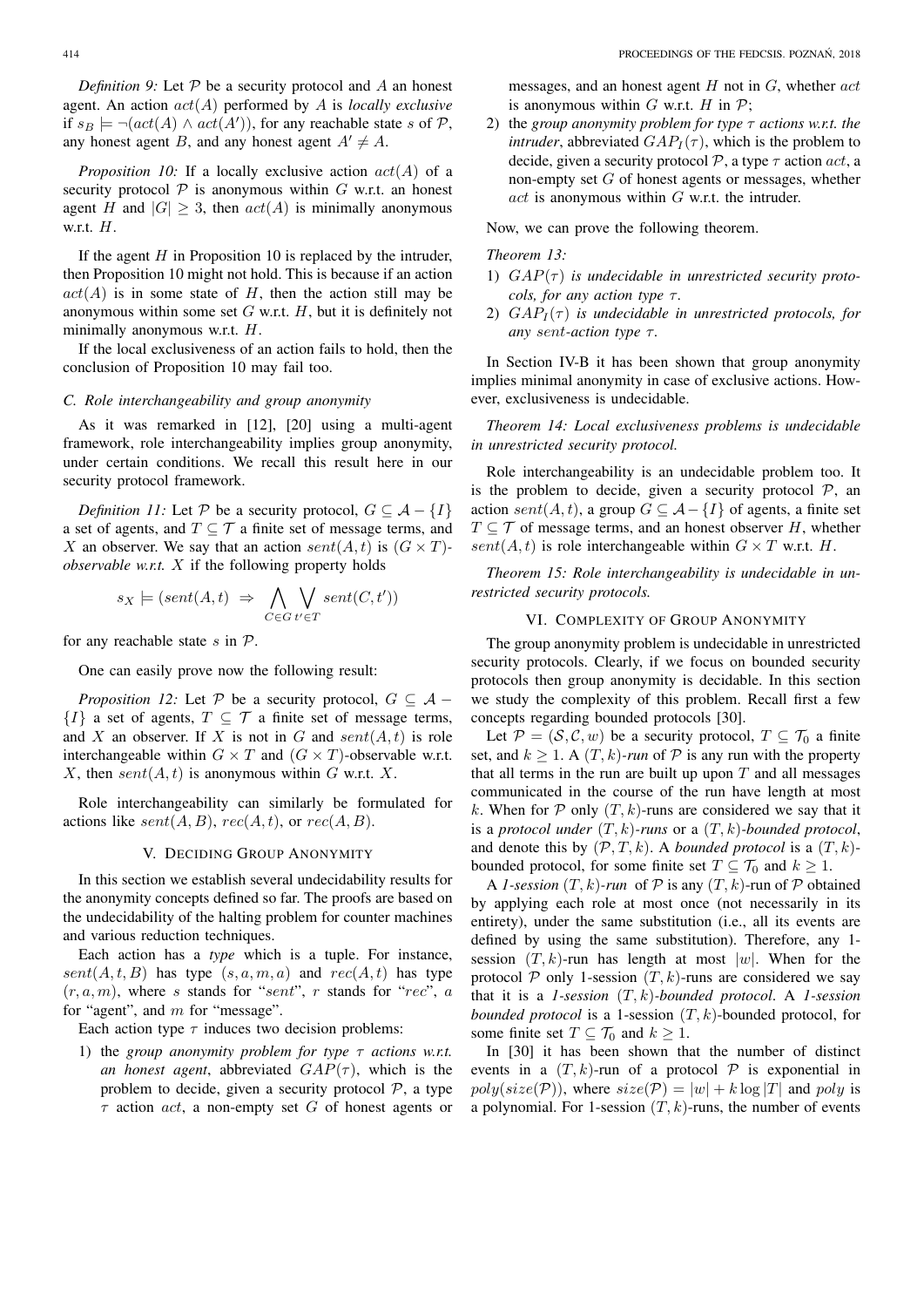in each such run is at most the length of the protocol's body. Although the term  $log|T|$  is not necessary to define the size of a 1-session  $(T, k)$ -bounded protocol, we will use the same protocol size as defined above just for the sake of uniformity with the results in [30].

The following technical lemma [26] will be very useful in estimating the time complexity of our algorithms.

*Lemma 16 ([26]):* Let  $P = (\mathcal{S}, \mathcal{C}, w)$  be a  $(T, k)$ -bounded protocol, s be the last state of some run of length n of  $P$ , A an agent, t be a message of length at most k over T, and  $\varphi$  a fact whose terms have length at most  $k$ . Then,

- 1) it is decidable in  $O(nk^2)$  time whether t is derivable from  $s_{A,m}$  (i.e.,  $t \in \overline{s_{A,m}}$ );
- 2) it is decidable in  $\mathcal{O}(n^3 k^6)$  time whether  $\varphi \in$  $Analz(s_A);$
- 3) it is decidable in  $\mathcal{O}(n^3k^6|w|)$  time whether  $\varphi \in$  $Analz(s_B)$  for some agent B.

The state space of a bounded security protocol is finite and so we are able to decide whether an action  $act(x)$  is anonymous within some group  $G$  w.r.t. some observer  $X$ . An obvious algorithm for deciding this would search the state space twice: first, the algorithm detects a state s with  $s_X \models act(x)$  and then, for each  $y \in G$ , the algorithm searches for a state s' with  $s' \sim^X x$  and  $s'_X \models act(y)$ . As the number of events of a bounded security protocol is exponential w.r.t. the size of the protocol [30], this algorithm has a very high time complexity (w.r.t. the size of the protocol).

If we restrict the group anonymity problem to basic-term actions (Section IV-A) then Proposition 4 shows that only one search through the state space would suffice.

*Theorem 17:*  $GAP(\tau)$  and  $GAP_{I}(\tau)$  are in  $NEXPTIME$ for any  $\tau$  if they are restricted to basic-term actions of type  $\tau$  and bounded security protocols. Moreover, except for  $GAP<sub>I</sub>(\tau)$  where  $\tau$  is a rec-action type, all the other group anonymity problems restricted as above are complete for NEXPTIME.

If we restrict more bounded security protocols by allowing only 1-session runs, then we obtain the following results.

*Theorem 18:*  $GAP(\tau)$  and  $GAP_I(\tau)$  are in NP for any  $\tau$  if they are restricted to basic-term actions of type  $\tau$  and 1-session bounded security protocols. Moreover, except for  $GAP_I(\tau)$ where  $\tau$  is a rec-action type, all the other group anonymity problems restricted as above are complete for NP.

#### VII. CONCLUSIONS

Employing the epistemic logic framework developed in [24], [26], this paper proposes an approach to group anonymity in security protocols. This is formulated with respect to an honest agent and with respect to the intruder. A large spectrum of relationships between, and properties of, anonymity concepts were provided. One of the most interesting properties states that a group anonymous action in a security protocol under a passive intruder might not be group anonymous in the same security protocol if the intruder is active, and vice-versa.

It is shown that group anonymity is undecidable in unrestricted security protocols. Clearly, it becomes decidable in bounded security protocols. More precisely, group anonymity is complete for NEXPTIME if it restricted to basic-term actions and bounded security protocols, and it is complete for NP if it restricted to basic-term actions and 1-session bounded security protocols. These results show how difficult is to prove group anonymity for bounded security protocols. In practice, one has to design decision tools for group anonymity to work on restricted classes of protocols in order to obtain feasible results. We are not aware of any approaches for "practical classes of security protocols". However, there are tools such as MCMAS [33], [34] and PRISM [35] capable to check epistemic formulas on "not very complex" security protocols met in practice.

#### **REFERENCES**

- [1] D. Chaum, "Untraceable electronic mail, return addresses, and digital pseudonyms," *Communications of the ACM*, vol. 24, no. 2, pp. 84–88, Feb 1981. doi: 10.1145/358549.358563. [Online]. Available: http://dx.doi.org/10.1145/358549.358563
- [2] ——, "Security without identification: Transaction systems to make big brother obsolete," *Communications of the ACM*, vol. 28, no. 10, pp. 1030–1044, Oct 1985. doi: 10.1145/4372.4373. [Online]. Available: http://dx.doi.org/10.1145/4372.4373
- [3] ——, "The dining cryptographers problem: Unconditional sender untraceability," *Journal of Cryptology*, vol. 1, no. 1, pp. doi: 10.1007/BF00206326. [Online]. Available: http://dx.doi.org/10.1007/BF00206326
- [4] S. Schneider and A. Sidiropoulos, "CSP and anonymity." in *4th European Symposium on Research in Computer Security (ESORICS'96)*, ser. Lecture Notes in Computer Science, E. Bertino, H. Kurth, G. Martella, and E. Montolivo, Eds., no. 1146, 1996. doi: 10.1007/3-540-61770-1 38 pp. 198–218. [Online]. Available: http://dx.doi.org/10.1007/3-540-61770-1\_38
- [5] M. K. Reiter and A. D. Rubin, "Crowds: Anonymity for web transactions," *ACM Trans. Inf. Syst. Secur.*, vol. 1, pp. 66– 92, Nov 1998. doi: 10.1145/290163.290168. [Online]. Available: http://dx.doi.org/10.1145/290163.290168
- [6] P. F. Syverson and S. G. Stubblebine, "Group principals and the formalization of anonymity," in *World Congress on Formal Methods'99*, 1999. doi: 10.1007/3-540-48119-2 45 pp. 814–833. [Online]. Available: http://dx.doi.org/10.1007/3-540-48119-2\_45
- [7] R. Dingledine, N. Mathewson, and P. Syverson, "Tor: The secondgeneration onion router," *In 13th USENIX Security Symposium*, 2004.
- [8] D. Hughes and V. Shmatikov, "Information hiding, anonymity and privacy: A modular approach," *Journal of Computer Security*, vol. 12, pp. 3–36, Jan 2004. doi: 10.3233/JCS-2004-12102. [Online]. Available: http://dx.doi.org/10.3233/JCS-2004-12102
- [9] S. Mauw, J. Verschuren, and E. P. de Vink, "A formalization of anonymity and onion routing," in *In Proceedings of the 9th European Symposium on Research in Computer Security (ESORICS 2004)*. Springer, 2004. doi: 10.1007/978-3-540-30108-0\_7 pp. 109-124. [Online]. Available: http://dx.doi.org/10.1007/978-3-540-30108-0\_7
- [10] F. D. Garcia, I. Hasuo, W. Pieters, and P. van Rossum, "Provable anonymity," in *Proceedings of the 2005 ACM Workshop on Formal Methods in Security Engineering (FMSE'05)*, 2005. doi: 10.1145/1103576.1103585 pp. 63–72. [Online]. Available: http://dx.doi.org/10.1145/1103576.1103585
- [11] J. Y. Halpern and K. R. O'Neill, "Anonymity and information hiding in multi-agent systems," *Journal of Computer Security*, vol. 13, no. 3, pp. 483–514, 2005. doi: 10.1109/CSFW.2003.1212706. [Online]. Available: http://dx.doi.org/10.1109/CSFW.2003.1212706
- [12] K. Mano, Y. Kawabe, H. Sakurada, and Y. Tsukada, "Role interchangebility and verification of electronic voting," in *The 2006 Symposium on Cryptography and Information Security*, Hiroshima, Japan, Jan 2006.